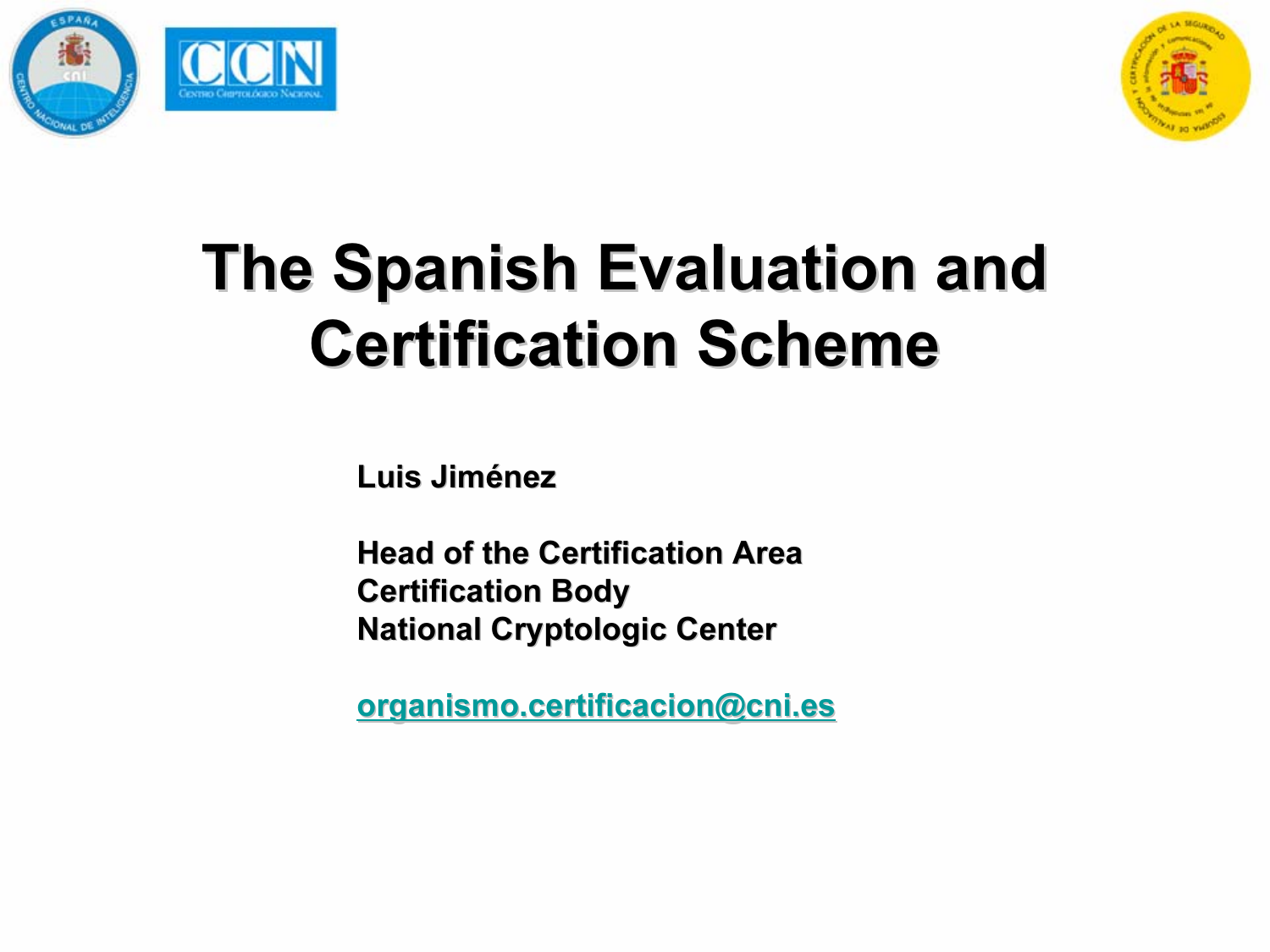



- Background
- The establishment of the Scheme
- Current status
- Trends and perspectives
- Contact data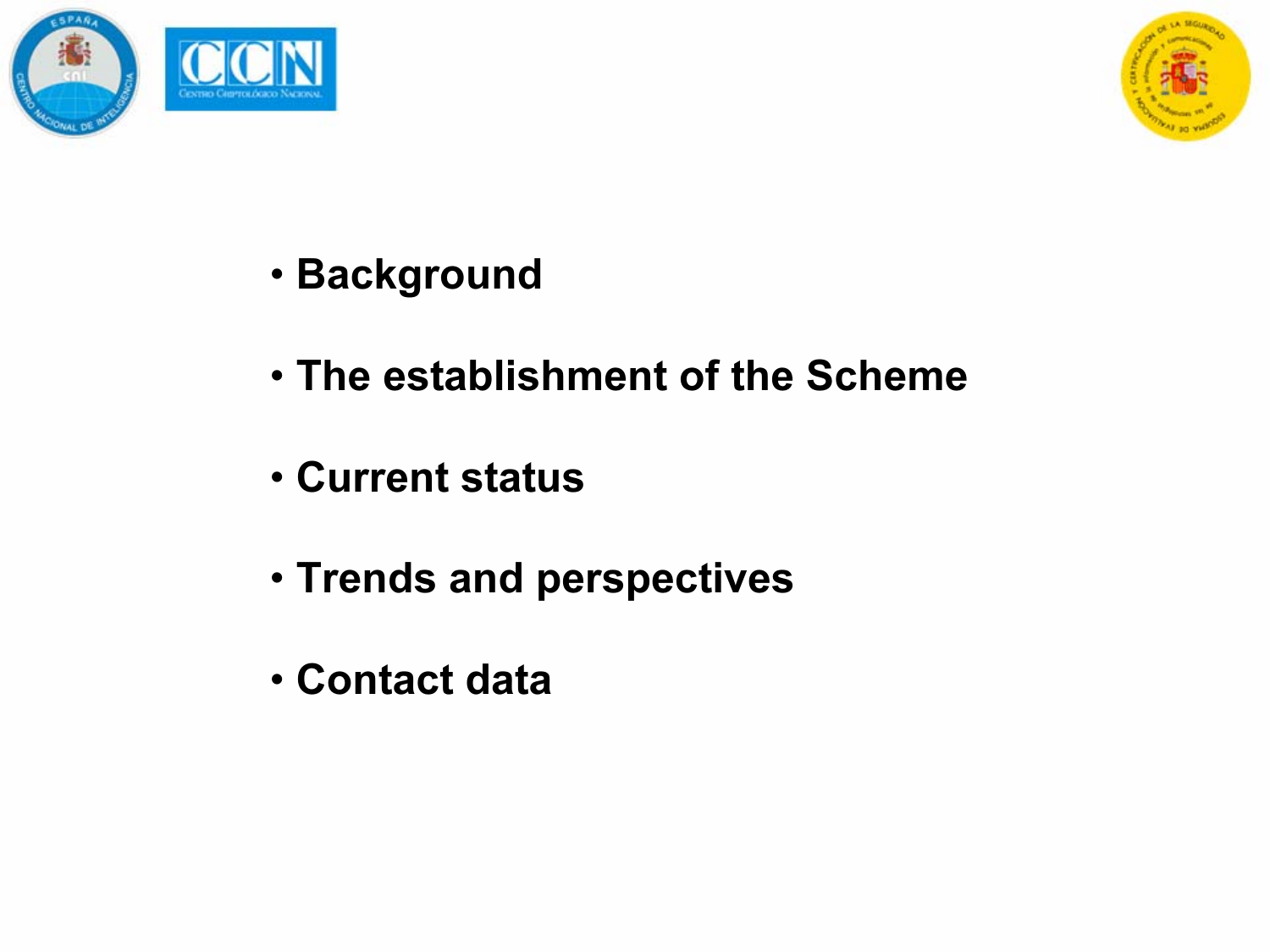



Convergent action lines:

- • Spain joined the CCRA, with the signature of the Ministry of Public Administration, as a consuming participant in 2000.
- • The Spanish Ministry of Defense established, also in 2000, an evaluation and certification scheme, based on ITSEC/ITSEM, to give service to internal needs and to be used by international defense projects.
- • Act 11/2002 6th May, regulated the National Intelligence Centre (CNI), creating the National Cryptologic Center (CCN), and
- • Royal Decree 421/2004, 12th March, finally regulated and defined the scope and functions of the National Cryptologic Centre, as the certifying body for the national scheme of evaluation and certification of security for information technology.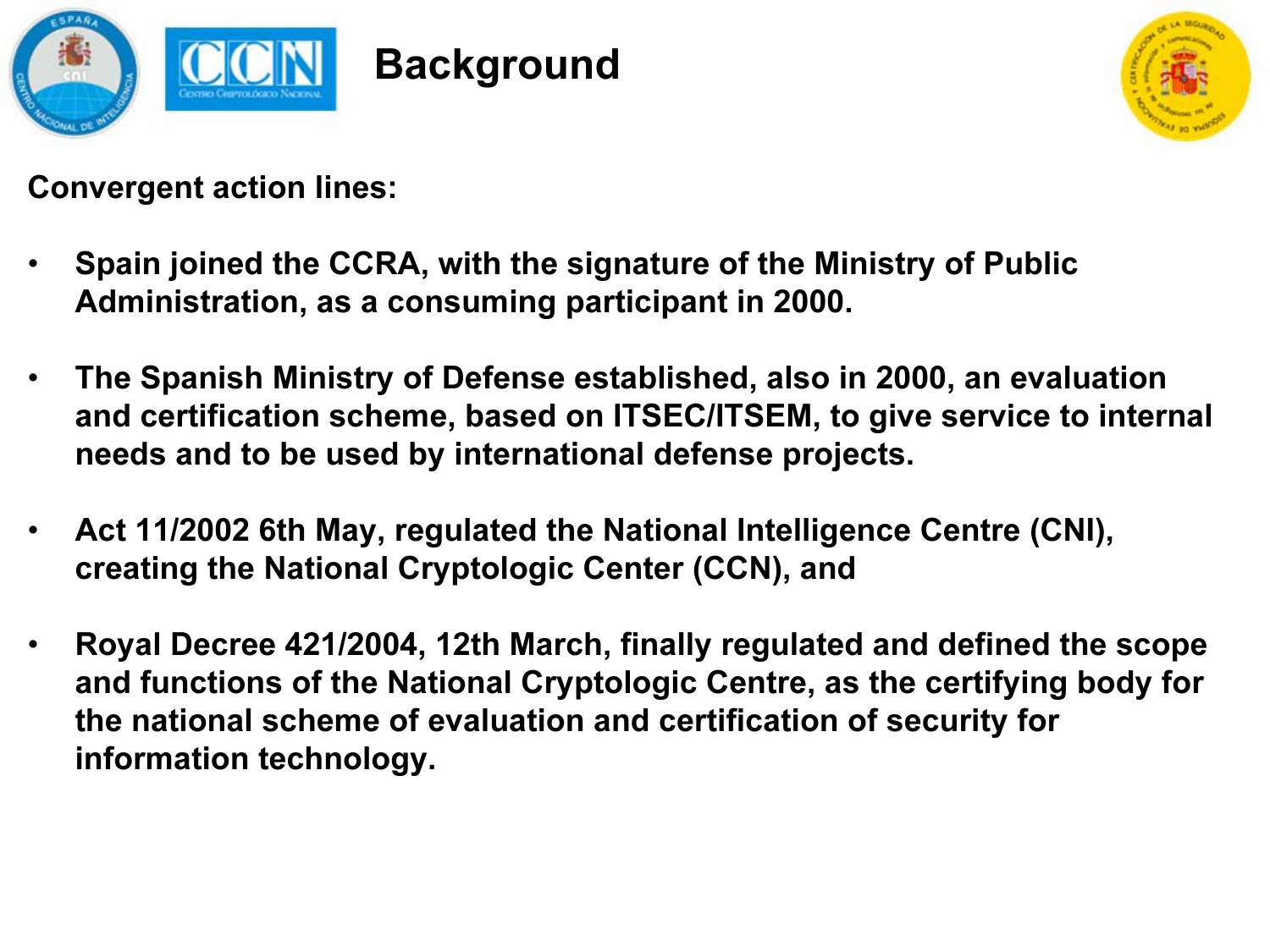



So the Scheme has:

- •substantial experience in the CCRA MC and project;
- • inherited the Ministry of Defense scheme, based on ITSEC/ITSEM, with ongoing system evaluations;
- •its roots in the National Cryptologic Centre (CCN);
- •being created by law.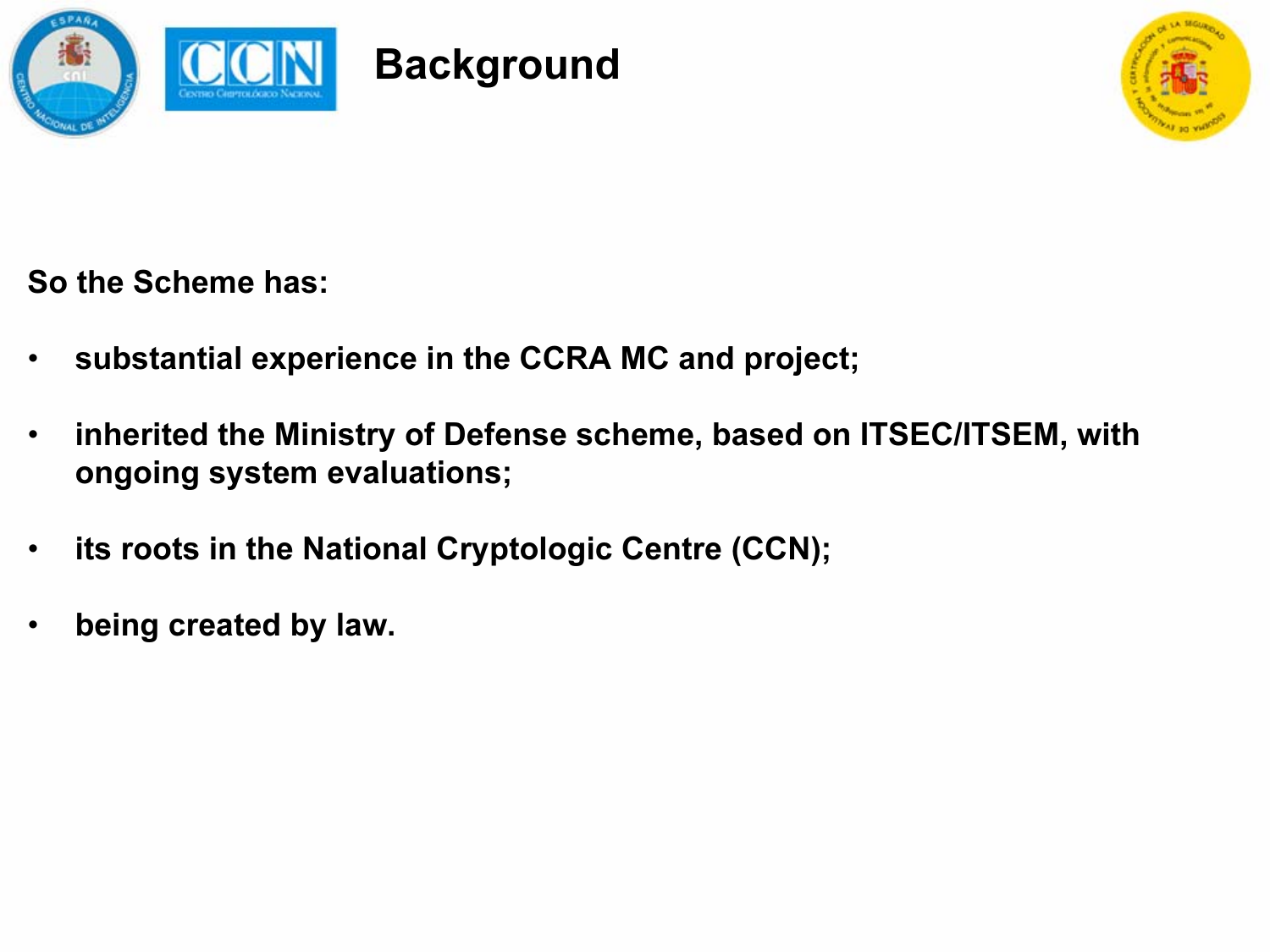

## The establishment of the Scheme



With this legal development and framework:

- • Operation of the CCN as a Certification Body started in July 2004, with the approval of its quality system, derived documentation and procedures, the assignment of personnel and resources, and the reception of the first Certification Application Form.
- • An Evaluation Facility was already in place, which had to expand their capabilities to perform CC/CEM evaluations, undergoing the Scheme licensing process;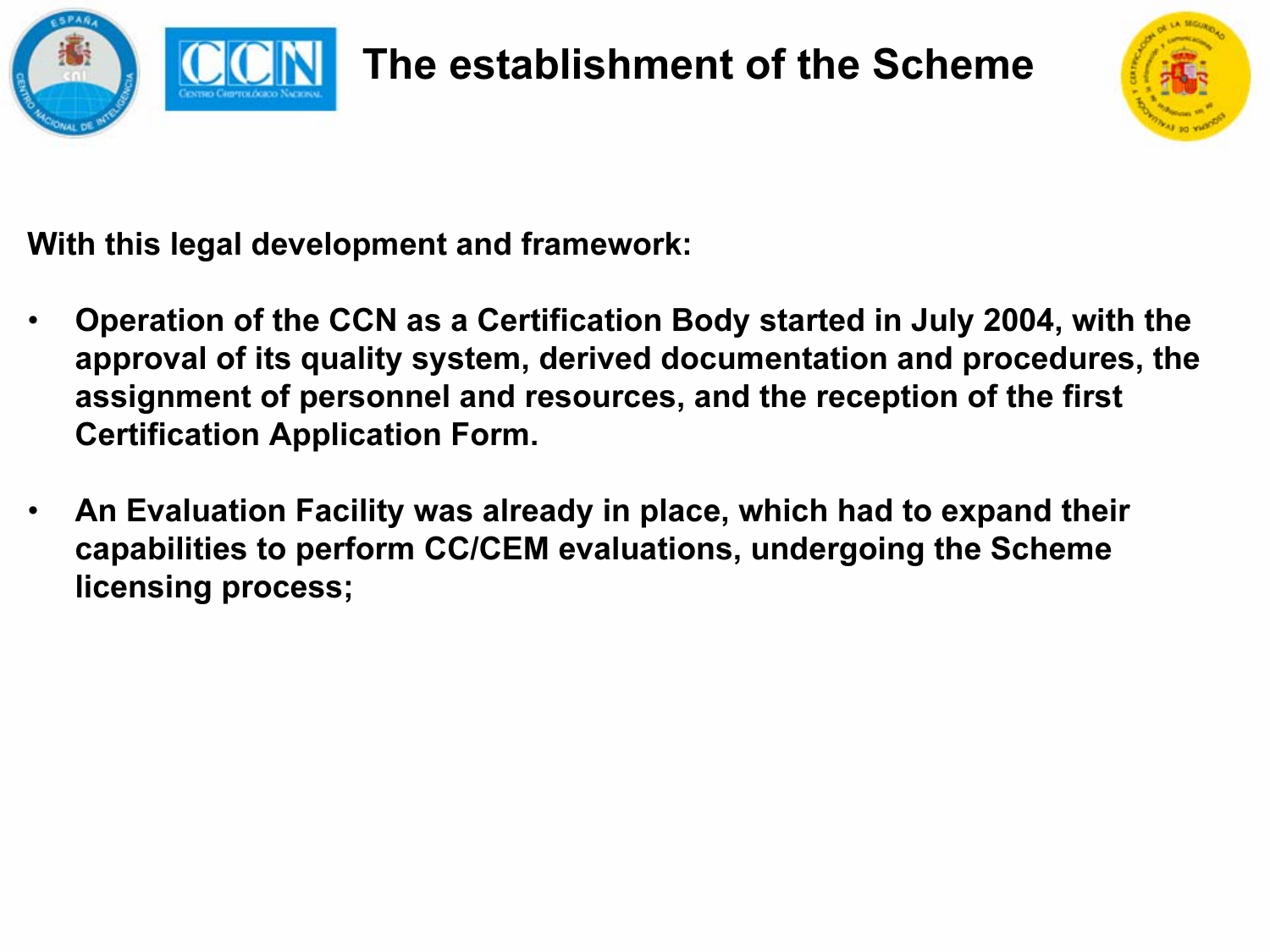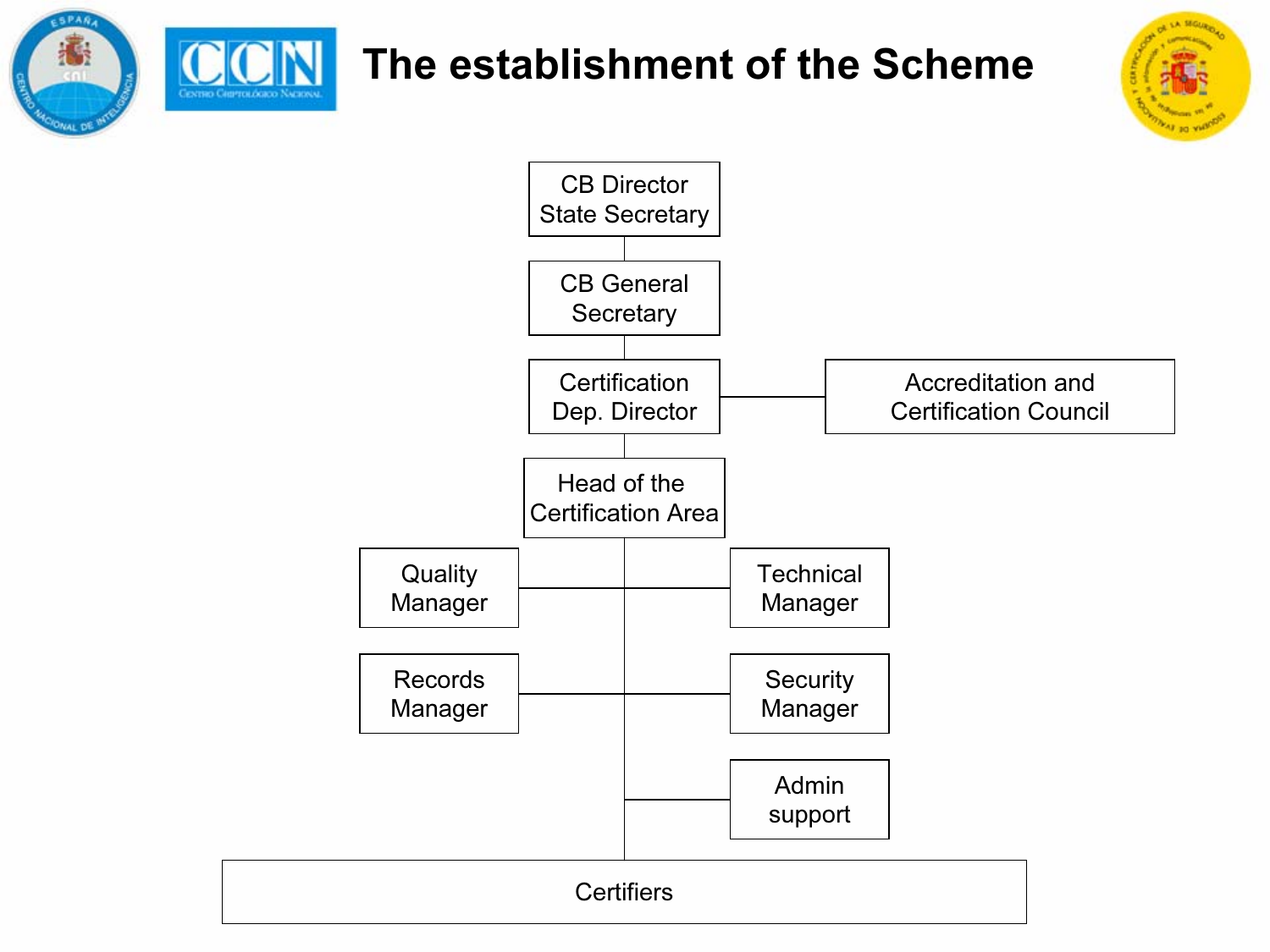



#### Ongoing CC evaluations (as of 01/08/2005)

KEY ONE 3.0Start date:: 9/07/2004 Developer: Safelayer, S.A. Evaluation level: EAL4 + ALC\_FLR.2 Protection Profile: CIMC Level 3

Tarjeta Electrónica del Ministerio de Defensa TEMD 1.0 Start date:: 19/07/2004 Developer: Microelectrónica Española S.A. Evaluation level: EAL4 + AVA\_VLA.4, AVA\_MSU.3 Protection Profile: CWA 14169 Secure signature-creation devices

CERES 3.0Start date:: 30/07/2004 Developer: FNMT Evaluation level: EAL4 + AVA\_VLA.4, AVA\_MSU.3, ALC\_FLR.1 Protection Profile: CWA 14169 Secure signature-creation devices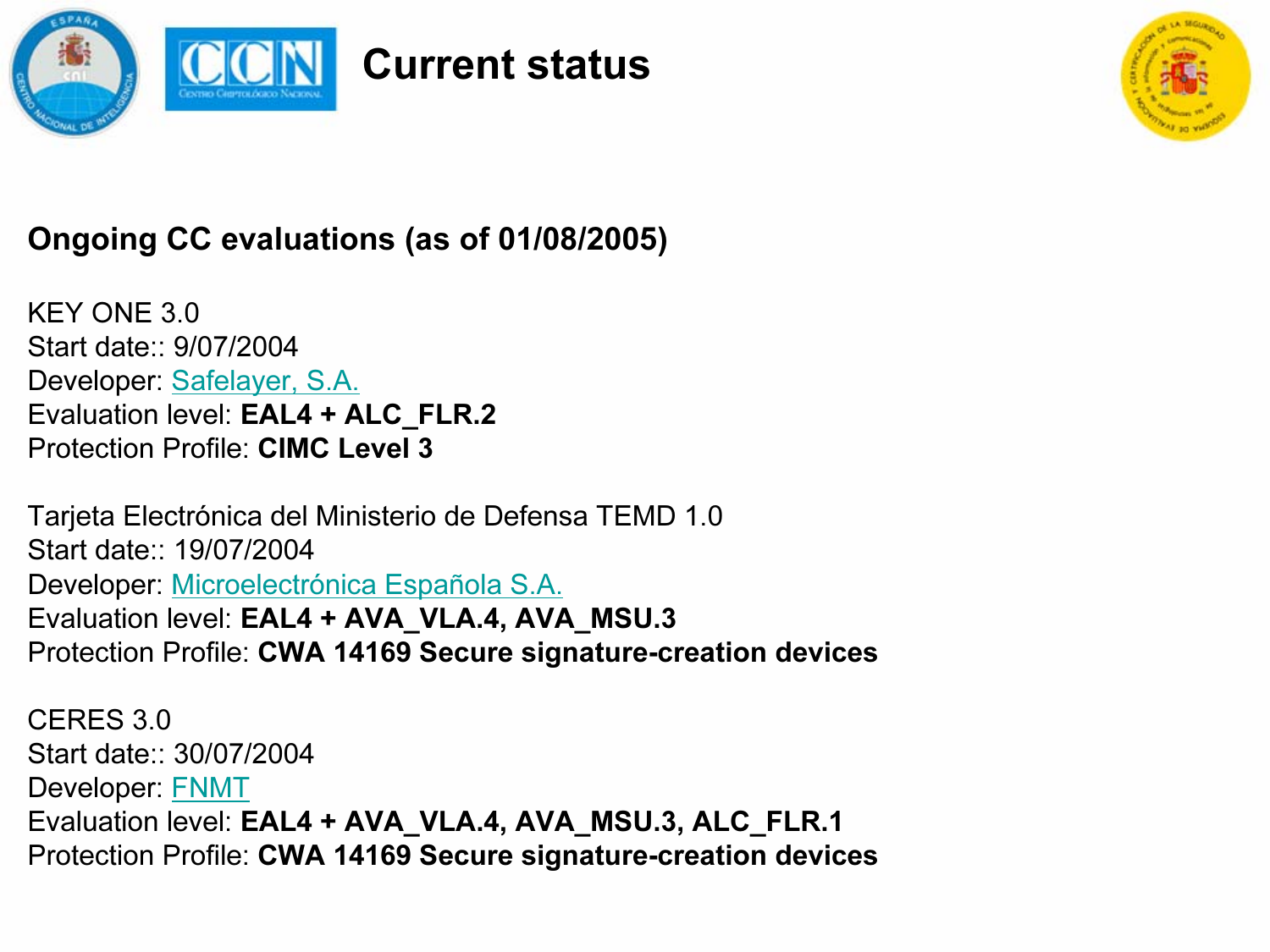

Trends and perspectives



- •The Scheme is planned to be shadowed in 2006 Q1.
- • The input queue for evaluation and certification seems to be in a pretty good shape for the next two years, with products related to the electronic Signature playing an important role in these requests.
- • A second Evaluation Facility is currently undergoing the licensing process, which will allow to process all those expected evaluations.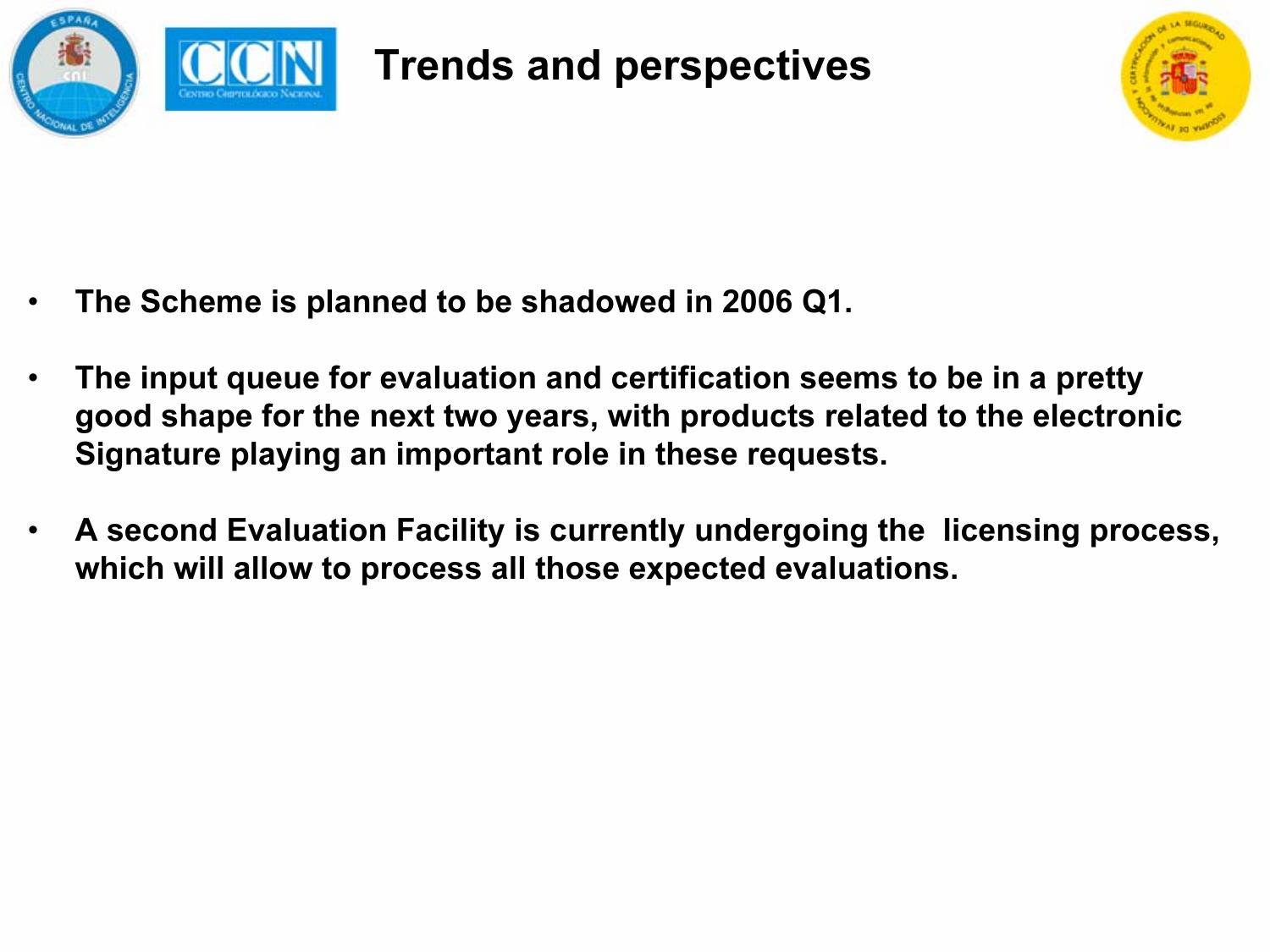

Trends and perspectives



- • Spanish Public Administration will be assigned specific budget for the next 4 years to promote security certification in Spain, by funding developer and evaluation efforts.
- • One of the main lines of action is to promote the translation into PP-form of the current security requirements for products and systems to be procured by the Public Administration, hence allowing those PPs to be considered during the procurement of services and goods.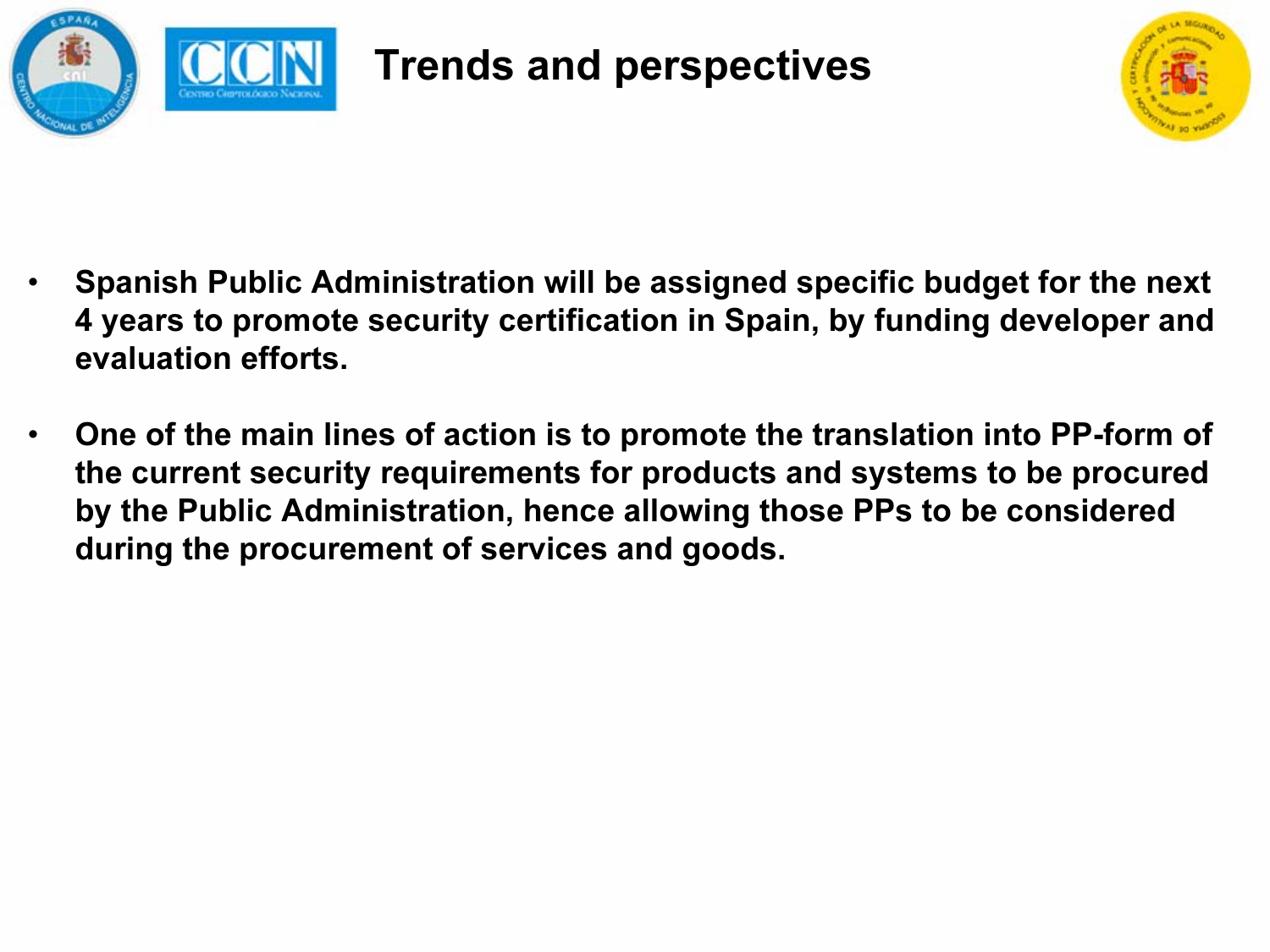

### Contact data



## Find the web site of the Scheme at www.oc.ccn.cni.es

| <b>Certification Body</b>              | The CCN as Certification Body                                                                                                                                                                                                                                                                                                                   | en | es |  |  |
|----------------------------------------|-------------------------------------------------------------------------------------------------------------------------------------------------------------------------------------------------------------------------------------------------------------------------------------------------------------------------------------------------|----|----|--|--|
| <b>Licensed</b><br><b>laboratories</b> | The Certification Body (CB) of the Spanish Evaluation and Certification Scheme operates<br>under the scope of the National Cryptologic Center, as laid out in the Act 11/2002, Act                                                                                                                                                              |    |    |  |  |
| <b>Certification</b>                   | 11/2002, 6th May, regulating the National Intelligence Centre, and the Royal Decree<br>421/2004, 12th March, regulating the National Cryptologic Centre.                                                                                                                                                                                        |    |    |  |  |
| <b>Documents</b>                       | The Certification Body operates under request of any private o public parties that may                                                                                                                                                                                                                                                          |    |    |  |  |
| <b>Links</b>                           | wish to perform as security evaluation licensed laboratories, as well as under request of<br>any private or public product or system developers that may wish to certify the security                                                                                                                                                           |    |    |  |  |
| News:                                  | properties by the Scheme and when such products or systems are subject to be included<br>under the scope of the National Cryptologic Centre.                                                                                                                                                                                                    |    |    |  |  |
| CC/CEM v2.3 is now<br>available.       | The Certification Body licenses laboratories based on the compliance of the requirements<br>laid out in Chapter two, and in accordance with the procedure established in Chapter three<br>of the Rules for the security evaluation and certification of information security<br>technologies.                                                   |    |    |  |  |
|                                        | The Certification Body certifies the security of information technology products in<br>accordance with the procedure established in Chapter four, and following the evaluation<br>standards, criteria and methodology listed in Chapter six of the Rules for the security<br>evaluation and certification of information security technologies. |    |    |  |  |